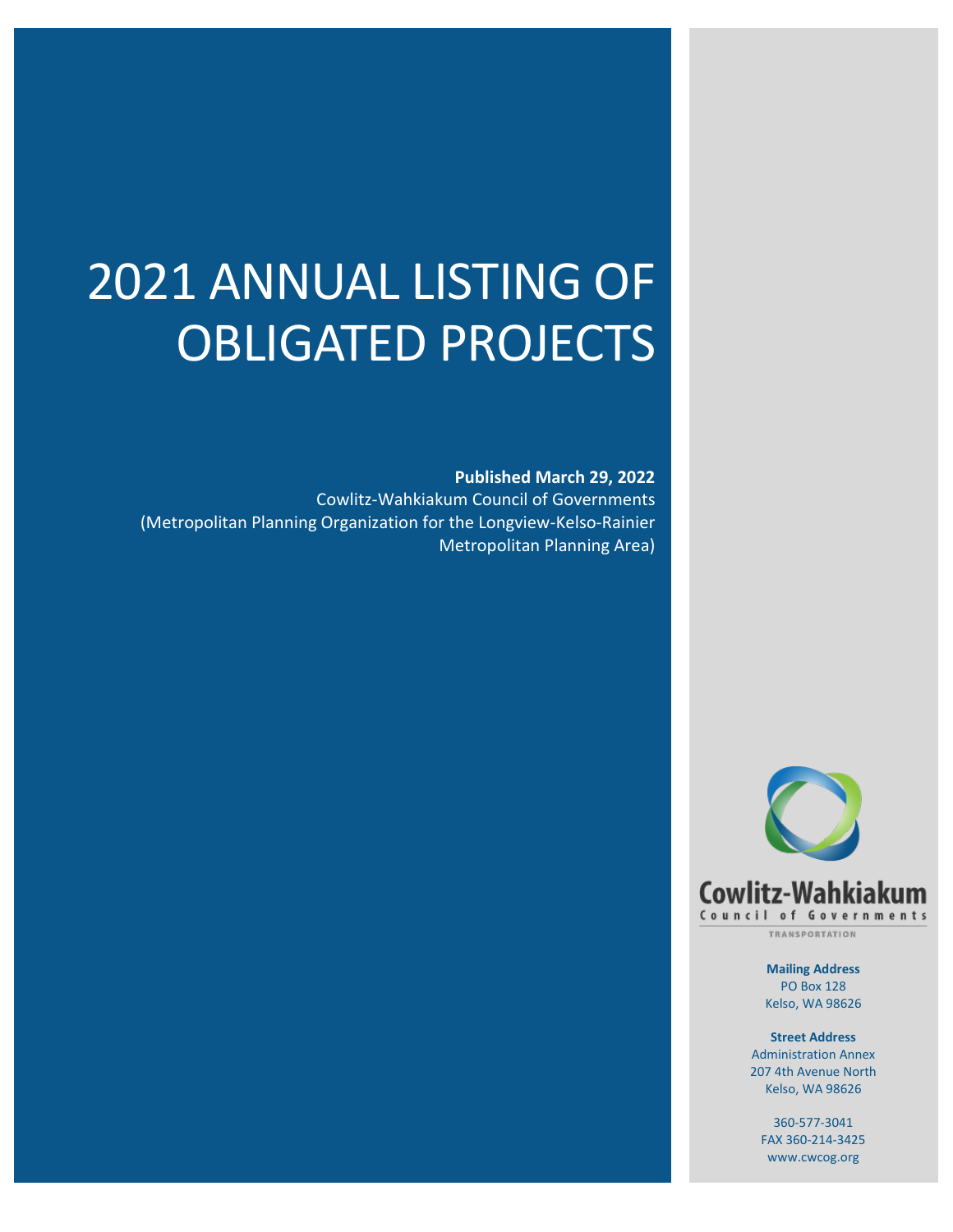#### **Title VI Notice to Public**

The Cowlitz-Wahkiakum Council of Governments (CWCOG) ensures all compliance with Title VI of the Civil Rights Act of 1964 and Americans with Disabilities Act of 1990 by prohibiting discrimination against any person on the basis of race, color, national origin, sex, or disabilities in the provisions of benefits and services resulting from its federally assisted programs and activities. For questions regarding CWCOGs Title VI Program, you may contact the Agency's Title VI Coordinator at (360) 577-3041. This material can be made available in an alternate format by emailing the Cowlitz-Wahkiakum Council of Governments at [cwcog@cwcog.org](mailto:cwcog@cwcog.org) or by calling (360) 577-3041.

#### **Notificación de Titulo VI al Público**

El consejo de los gobiernos de Cowlitz-Wahkiakum (CWCOG) asegura que el cumplimiento del Título VI de la Ley de Derechos Civiles de 1964 y la Ley de Americanos con Incapacidades de 1990, al prohibir la discriminación contra persona en los Estados Unidos de América, por motivos de raza, color, sexo, u origen nacional, debe ser excluido de la participación en, ser negado los beneficios de, o ser sometido a discriminación bajo cualquier programa o actividad para la cual CWCOG recibe asistencia financiera federal. Si tienes preguntas sobre programa del Título VI de CWCOGs, porfavor communiquese con Coordinador del Título VI al (360) 577-3041.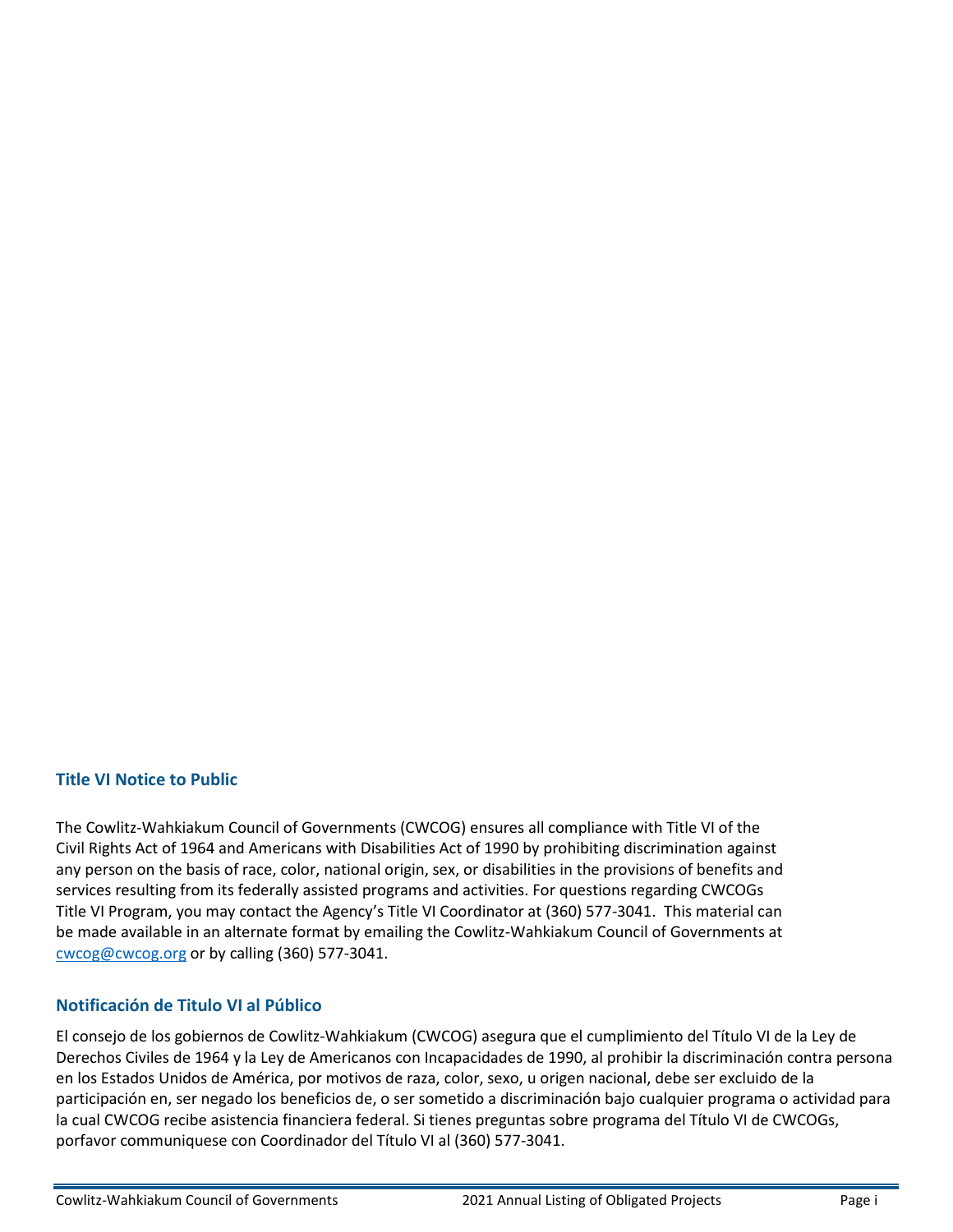# **Table of Contents**

| $\label{lem:1} \mbox{Introduction} \,\, \ldots \,\, \ldots \,\, \ldots \,\, \ldots \,\, \ldots \,\, \ldots \,\, \ldots \,\, \ldots \,\, \ldots \,\, \ldots \,\, \ldots \,\, \ldots \,\, \ldots \,\, \ldots \,\, \ldots \,\, \ldots \,\, \ldots \,\, \ldots \,\, \ldots \,\, \ldots \,\, \ldots \,\, \ldots \,\, \ldots \,\, \ldots \,\, \ldots \,\, \ldots \,\, \ldots \,\, \ldots \,\, \ldots \,\, \ldots \,\, \ldots \,\, \ldots \,\, \ldots \,\, \ldots \,\,$ |  |
|------------------------------------------------------------------------------------------------------------------------------------------------------------------------------------------------------------------------------------------------------------------------------------------------------------------------------------------------------------------------------------------------------------------------------------------------------------------|--|
|                                                                                                                                                                                                                                                                                                                                                                                                                                                                  |  |
|                                                                                                                                                                                                                                                                                                                                                                                                                                                                  |  |
|                                                                                                                                                                                                                                                                                                                                                                                                                                                                  |  |
|                                                                                                                                                                                                                                                                                                                                                                                                                                                                  |  |
|                                                                                                                                                                                                                                                                                                                                                                                                                                                                  |  |
|                                                                                                                                                                                                                                                                                                                                                                                                                                                                  |  |
|                                                                                                                                                                                                                                                                                                                                                                                                                                                                  |  |
|                                                                                                                                                                                                                                                                                                                                                                                                                                                                  |  |
|                                                                                                                                                                                                                                                                                                                                                                                                                                                                  |  |
|                                                                                                                                                                                                                                                                                                                                                                                                                                                                  |  |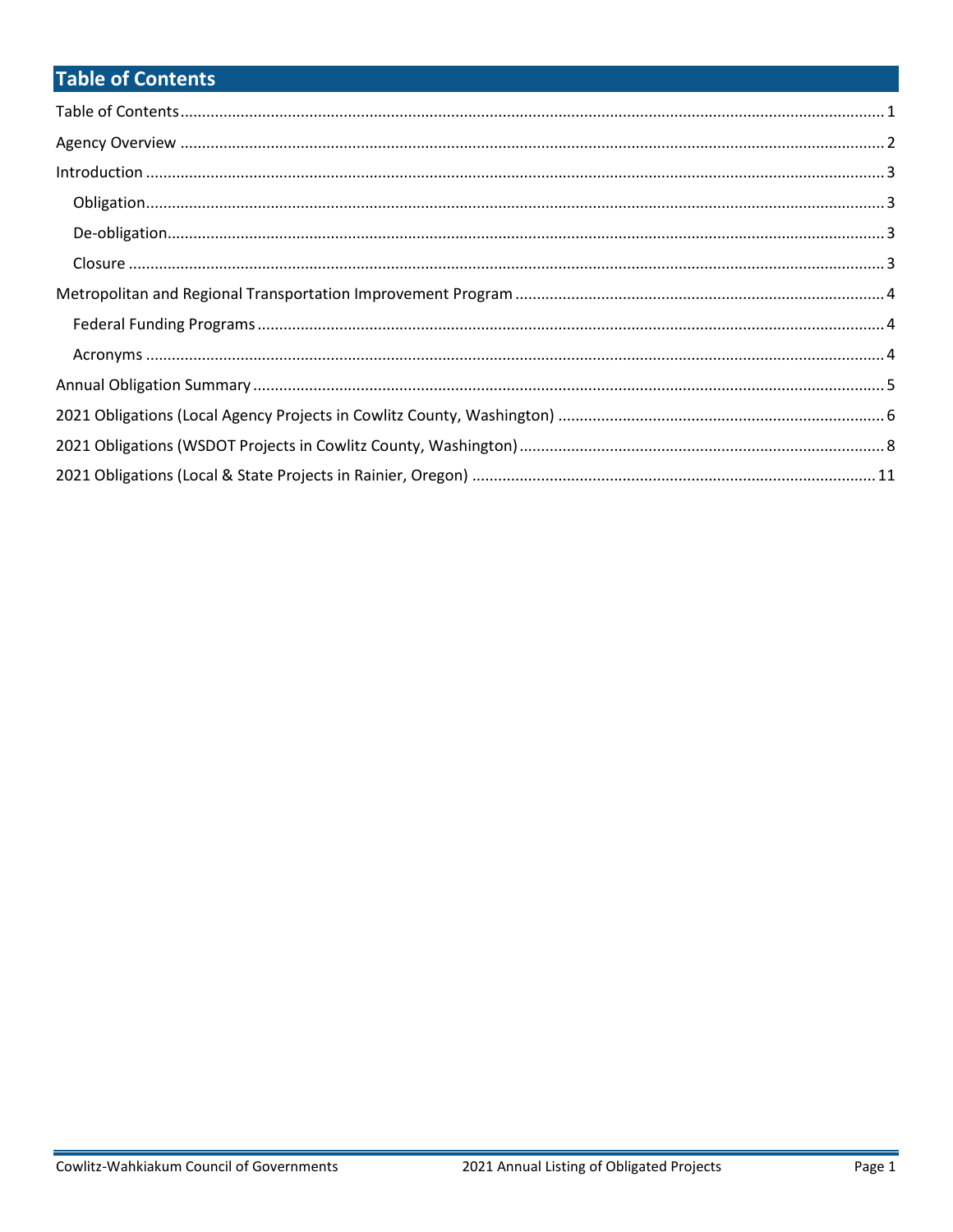#### **Agency Overview**

The Cowlitz-Wahkiakum Council of Governments (CWCOG) is a regional planning agency comprised of general and special member local governments from within Cowlitz and Wahkiakum Counties. The CWCOG is the Longview-Kelso-Rainier Metropolitan Planning Organization (MPO) and the lead agency for the five-county Southwest Washington Regional Transportation Planning Organization (SWRTPO). The SWRTPO is a voluntary association of local governments from Cowlitz, Grays Harbor, Lewis, Pacific, and Wahkiakum Counties. As the Longview-Kelso-Rainier MPO, the planning area boundary includes Longview and Kelso, Washington and (crossing over the Columbia River) Rainier, Oregon. The current Metropolitan Planning Area (MPA) boundary is shown on the map below.



As the Longview-Kelso-Rainier MPO, CWCOG is responsible to administer federal laws and regulations pertaining to metropolitan transportation planning and project programming. Some federal-aid funds allocated to CWCOG (i.e. Surface Transportation Block Grant Program) are to advance local transportation priorities within all of Cowlitz County and not only the MPA. In addition, CWCOG also manages Surface Transportation Block Grant Program funds in the Rainier, Oregon area.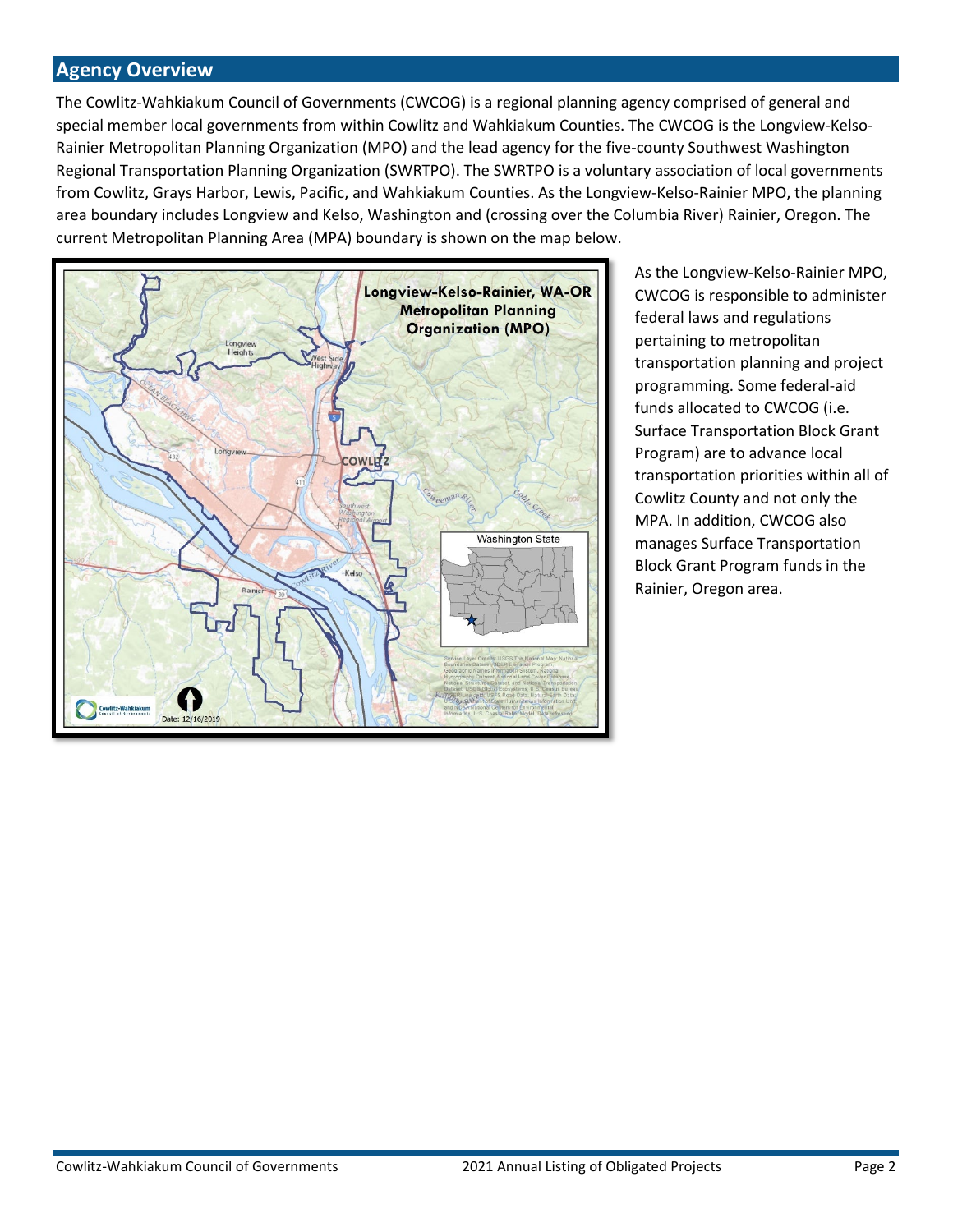#### **Introduction**

This Annual Listing of Obligated Projects is simply a performance report for the Metropolitan and Regional Transportation Improvement Program (M/RTIP). The annual listing documents the federal transportation funds obligated in a calendar year and compares the obligation amount with what was programmed in the M/RTIP and shows if there are funds available to a project for a future year(s). This report is also an evaluation and monitoring tool to track the implementation of multimodal transportation projects in the region.

There are federal rules governing the content and publication of this report. These regulations (23 CFR § 450.334) specifically state the following:

*(a) In metropolitan planning areas, on an annual basis, no later than 90 calendar days following the end of the program year, the State, public transportation operator(s), and the MPO shall cooperatively develop a listing of projects (including investments in pedestrian walkways and bicycle transportation facilities) for which funds under 23 U.S.C. or 49 U.S.C. Chapter 53 were obligated in the preceding program year.*

*(b) The listing shall be prepared in accordance with §450.314(a) and shall include all federally funded projects authorized or revised to increase obligations in the preceding program year, and shall at a minimum include the TIP information under §450.326(g)(1) and (4) and identify, for each project, the amount of Federal funds requested in the TIP, the Federal funding that was obligated during the preceding year, and the Federal funding remaining and available for subsequent years.*

*(c) The listing shall be published or otherwise made available in accordance with the MPO's public participation criteria for the TIP.*

Three terms used regularly in this report are obligation, de-obligation, and closure. Below are explanations of these terms.

#### **Obligation**

Obligation is a promise to pay the Federal share of a project's eligible costs. The obligation of a project phase is the agency's authorization to proceed knowing eligible costs are reimbursable. For Federal Highway Administration (FHWA) projects, obligation happens after an agreement has been signed by the local agency and WSDOT Local Programs. WSDOT's Local Agency Guidelines (LAG) manual provides details on the authorization process. On Federal Transit Administration (FTA) projects, obligation happens when an FTA grant is awarded. There is a similar process in Oregon for obligation of federal funds. Surface Transportation Block Grant funds for the Rainier, Oregon area do not usually follow the federal obligation process as Oregon has a fund exchange allowing federal funds to be swapped for state funds at \$0.90 on the dollar.

#### **De-obligation**

A de-obligation removes federal funds from being available to a project. An agency de-obligates federal funds whenever deciding to not proceed with a project, when a project is completed with some available funds unspent, or when funds move between phases. Funds may also be de-obligated when a project switches from one funding source to another.

#### **Closure**

The final stage of project delivery is the project close-out process. When a project has been completed, the close-out process wraps up any final reimbursements and officially closes the project. Project closures are listed in the obligation tables starting on page six whenever there are final obligations or de-obligations processed as part of the close-out process.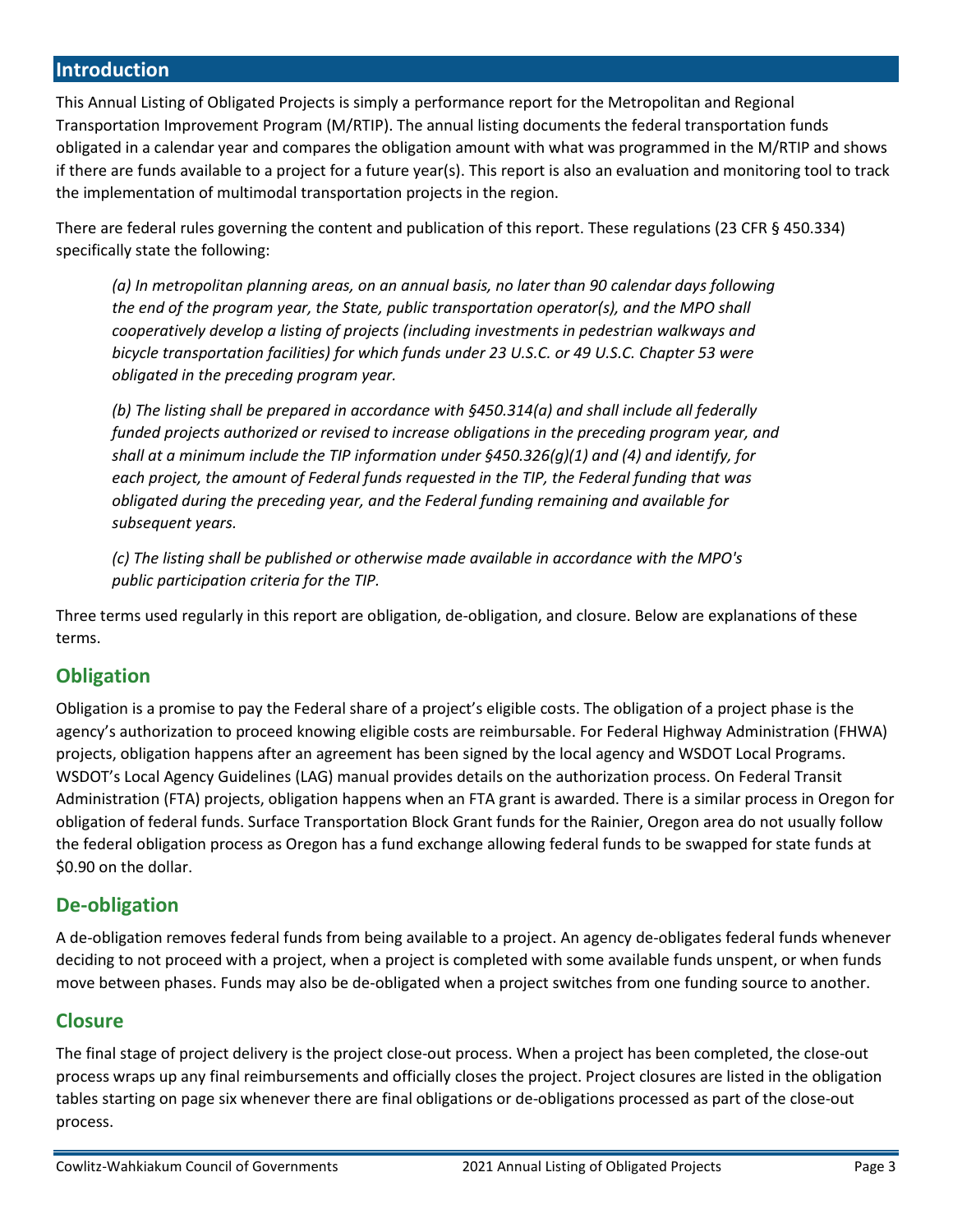#### **Metropolitan and Regional Transportation Improvement Program**

The CWCOG Board of Directors adopted the 2021-2024 Metropolitan and Regional Transportation Improvement Program (M/RTIP) on September 24, 2020 (Resolution No. 20-08). The M/RTIP is a four-year program of federally funded and regionally significant transportation projects consistent with the 2045 Regional Transportation Plan. The program is prioritized and fiscally constrained. Once projects are programmed on the M/RTIP, the project's sponsor may obligate funds to start planning, preliminary engineering, right-of-way acquisition, or construction.

#### **Federal Funding Programs**

Below are federal funding programs identified in the obligation tables (fund code column) starting on page six.

| <b>Fund Code</b> | <b>Description</b>                                       |
|------------------|----------------------------------------------------------|
| HIP              | Highway Infrastructure Program                           |
| <b>HSIP</b>      | Highway Safety Improvement Program                       |
| IM               | Interstate Maintenance                                   |
| <b>NHPP</b>      | National Highway Performance Program                     |
| <b>NHFP</b>      | National Highway Freight Program                         |
| PL/5303          | Metropolitan Planning Program (PL is FHWA; 5303 is FTA)  |
| <b>STP</b>       | Surface Transportation Block Grant Program               |
| STP(BR)          | Surface Transportation Block Grant Program - Bridge      |
| STP(US)          | Surface Transportation Block Grant Program - Urban Small |
| STP(R)           | Surface Transportation Block Grant Program - Rural       |
| TAP(US)          | Transportation Alternatives Program - Urban Small        |

More information regarding FHWA federal-aid programs may be found at[: www.fhwa.dot.gov/federalaid/projects.cfm](http://www.fhwa.dot.gov/federalaid/projects.cfm)

#### **Acronyms**

The following are descriptions of acronyms used in the obligation tables starting on page six for the different phases of a project.

| <b>Acronym</b> | <b>Description</b>             |
|----------------|--------------------------------|
| PL             | Planning                       |
| PE             | <b>Preliminary Engineering</b> |
| <b>RW</b>      | Right of Way                   |
| CΝ             | Construction                   |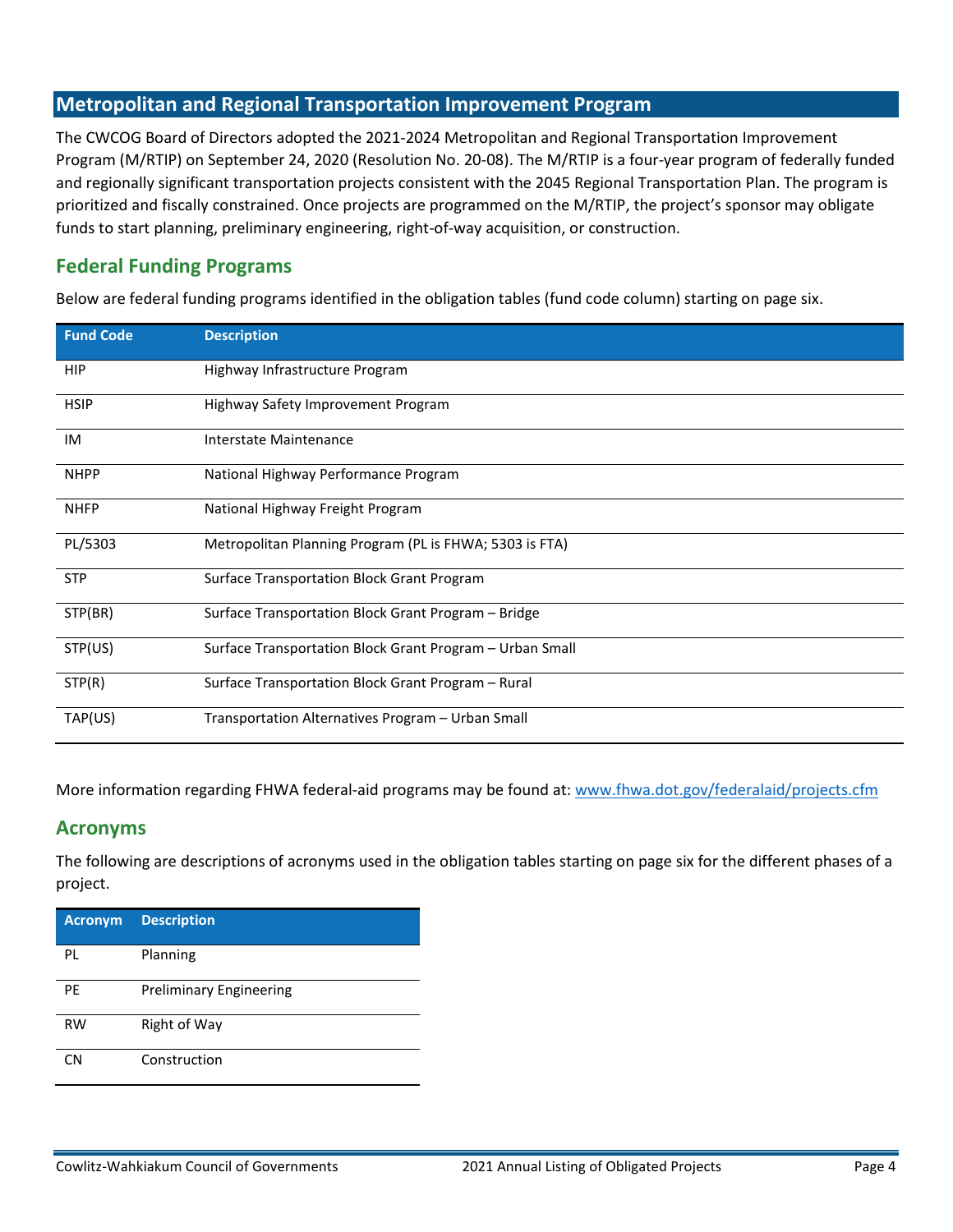#### **Annual Obligation Summary**

In 2021, the total amount of federal transportation funding obligated for projects in Cowlitz County, Washington and Rainier, Oregon was \$10,920,620 million. Of this more than \$10 million, \$4,961,334 was obligated by local agency projects in Cowlitz County, \$4,416,874 by WSDOT projects in Cowlitz County, and \$1,542,412 by local and state projects in Rainier. For local and state projects in Cowlitz County, the charts below show the total obligations over the last five years.



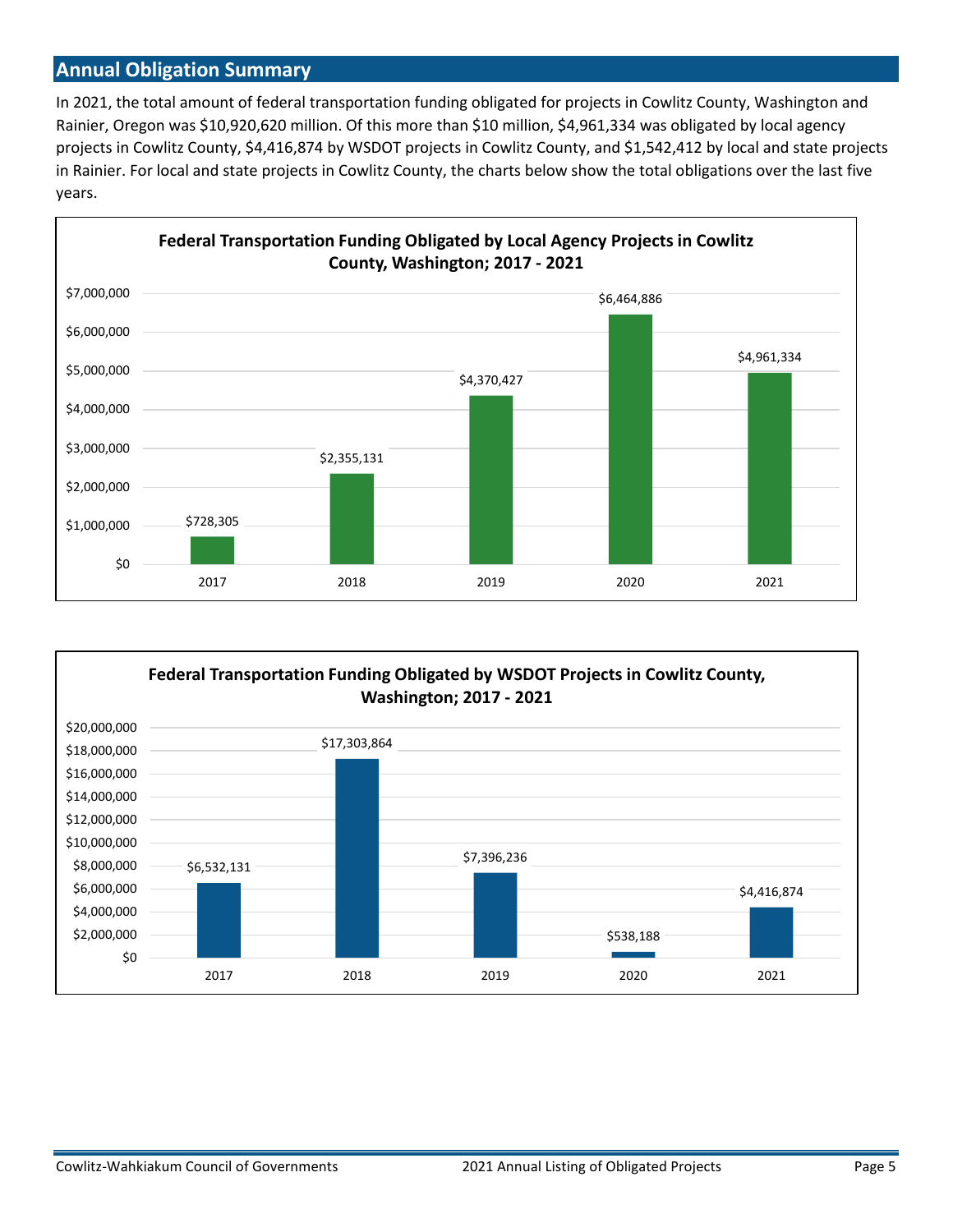# **2021 Obligations (Local Agency Projects in Cowlitz County, Washington)**

| <b>STIP ID</b> | <b>Agency</b>     | <b>Project Title</b>                           | <b>Begin</b><br><b>Termini</b> | <b>Ending</b><br><b>Termini</b> | Project<br>Length | <b>Fund</b><br>Code | <b>Phase</b> | $21 - 24$<br><b>M/RTIP</b><br>Programmed | <b>Total</b><br><b>Obligated</b> | <b>Total De-</b><br><b>Obligated</b> | <b>Funds</b><br><b>Remaining</b> | <b>Approved</b><br><b>Date</b> |
|----------------|-------------------|------------------------------------------------|--------------------------------|---------------------------------|-------------------|---------------------|--------------|------------------------------------------|----------------------------------|--------------------------------------|----------------------------------|--------------------------------|
| WA-<br>01295   | Woodland          | Exit 21 and Scott Ave<br>Feasibility Study     | Lakeshore<br>Drive             | CC Street                       | 0.2               | <b>STP</b>          | PL           | Closure                                  |                                  | ( \$500, 703)                        |                                  | 3/11/2021                      |
| WA-<br>10967   | Kelso             | <b>Grade Street Vicinity</b><br>Channelization | 13th Avenue                    | Academy<br>Street               | 0.69              | TAP(US)             | PE           | Closure                                  |                                  | (51, 374)                            |                                  | 3/12/2021                      |
| WA-<br>10967   | Kelso             | <b>Grade Street Vicinity</b><br>Channelization | 13th Avenue                    | Academy<br>Street               | 0.69              | TAP(US)             | ${\sf CN}$   | Closure                                  | \$1,374                          |                                      |                                  | 3/12/2021                      |
| WA-<br>12280   | Woodland          | Lakeshore Drive                                | Goerig<br>Street               | <b>City Limits</b>              | 0.35              | STP(US)             | PE           | \$845,364                                | \$195,057                        |                                      | \$650,307                        | 4/15/2021                      |
| WA-<br>09220   | Longview          | SR 432/California<br>Way Intersection          | California<br>Way              | <b>RR Crossing</b>              | 0.18              | <b>NHFP</b>         | CN           | \$2,720,000                              | \$2,720,000                      |                                      | \$0                              | 5/5/2021                       |
| WA-<br>00426   | Castle<br>Rock    | Huntington Avenue<br>South Overlay             | Front<br>Avenue SW             | <b>Bond Road</b>                | 1.16              | STP(R)              | PE           | Closure                                  |                                  | ( \$21,454)                          |                                  | 5/20/2021                      |
| WA-<br>00426   | Castle<br>Rock    | Huntington Avenue<br>South Overlay             | Front<br>Avenue SW             | <b>Bond Road</b>                | 1.16              | STP(R)              | CN           | Closure                                  |                                  | ( \$205, 985)                        |                                  | 5/20/2021                      |
| KEL<br>582101  | Kelso             | Systemic Safety 2020                           | Citywide                       | Citywide                        | N/A               | <b>HSIP</b>         | PE           | \$367,700                                | \$75,000                         |                                      | \$292,700                        | 7/23/2021                      |
| WA-<br>03122   | Cowlitz<br>County | Pacific Avenue North<br>Half Bridge            | MP 1.50                        | MP 1.95                         | 0.45              | STP(BR)             | ${\sf CN}$   | \$2,016,000                              | \$2,203,419                      |                                      | (\$187,419)                      | 9/10/2021                      |
| WA-<br>09220   | Longview          | SR 432/California<br>Way Intersection          | California<br>Way              | <b>RR Crossing</b>              | 0.18              | <b>NHFP</b>         | CN           | \$2,720,000                              | \$355,563                        |                                      | ( \$355, 563)                    | 9/17/2021                      |
| WA-<br>09216   | Longview          | SR 432/SR 411<br>Intersection                  | SR 432/SR<br>411               | SR 432/SR<br>411                | 0.1               | <b>NHFP</b>         | CN           |                                          |                                  | ( \$355, 563)                        | \$355,563                        | 9/17/2021                      |
| WA-<br>12902   | Longview          | Citywide Traffic Data<br>Collection            | Citywide                       | Citywide                        |                   | <b>HSIP</b>         | PL           | \$13,500                                 | \$13,500                         |                                      | \$0                              | 11/19/2021                     |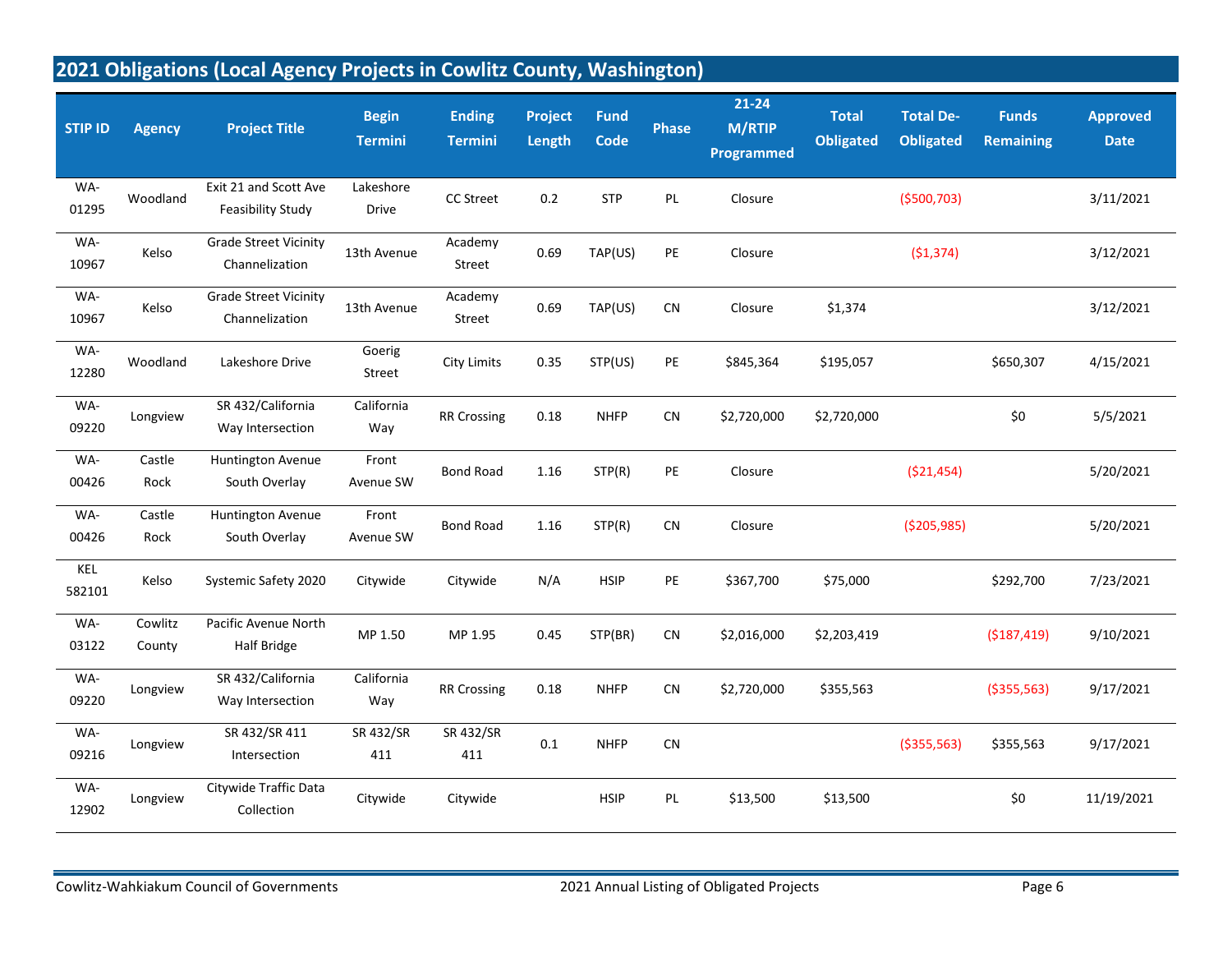| <b>STIP ID</b> | <b>Agency</b> | <b>Project Title</b>                                     | <b>Begin</b><br><b>Termini</b> | <b>Ending</b><br><b>Termini</b> | <b>Project</b><br><b>Length</b> | <b>Fund</b><br>Code | <b>Phase</b> | $21 - 24$<br><b>M/RTIP</b><br>Programmed | <b>Total</b><br><b>Obligated</b> | <b>Total De-</b><br><b>Obligated</b> | <b>Funds</b><br><b>Remaining</b> | <b>Approved</b><br><b>Date</b> |
|----------------|---------------|----------------------------------------------------------|--------------------------------|---------------------------------|---------------------------------|---------------------|--------------|------------------------------------------|----------------------------------|--------------------------------------|----------------------------------|--------------------------------|
| WA-<br>12897   | Longview      | Downtown Traffic<br>Signal Upgrades                      | Varies                         | Varies                          |                                 | <b>HSIP</b>         | PE           | \$759,900                                | \$92,300                         |                                      | \$667,600                        | 11/19/2021                     |
| WA-<br>12898   | Longview      | Downtown<br>Rectangular Rapid<br><b>Flashing Beacons</b> | Various                        | Various                         |                                 | <b>HSIP</b>         | PE           | \$1,217,400                              | \$190,200                        |                                      | \$1,027,200                      | 11/19/2021                     |
| WA-<br>13788   | Longview      | Washington Way                                           | Larch Street                   | 34 <sup>th</sup> Avenue         | 1.6                             | <b>NHPP</b>         | PE           | \$4,794,000                              | \$200,000                        |                                      | \$4,594,000                      | 12/2/2021                      |

# **Total Obligations in 2021 (Local Agency Projects in Cowlitz County, Washington): \$4,961,334**

Note: (1) Closure means project/phase closeout process.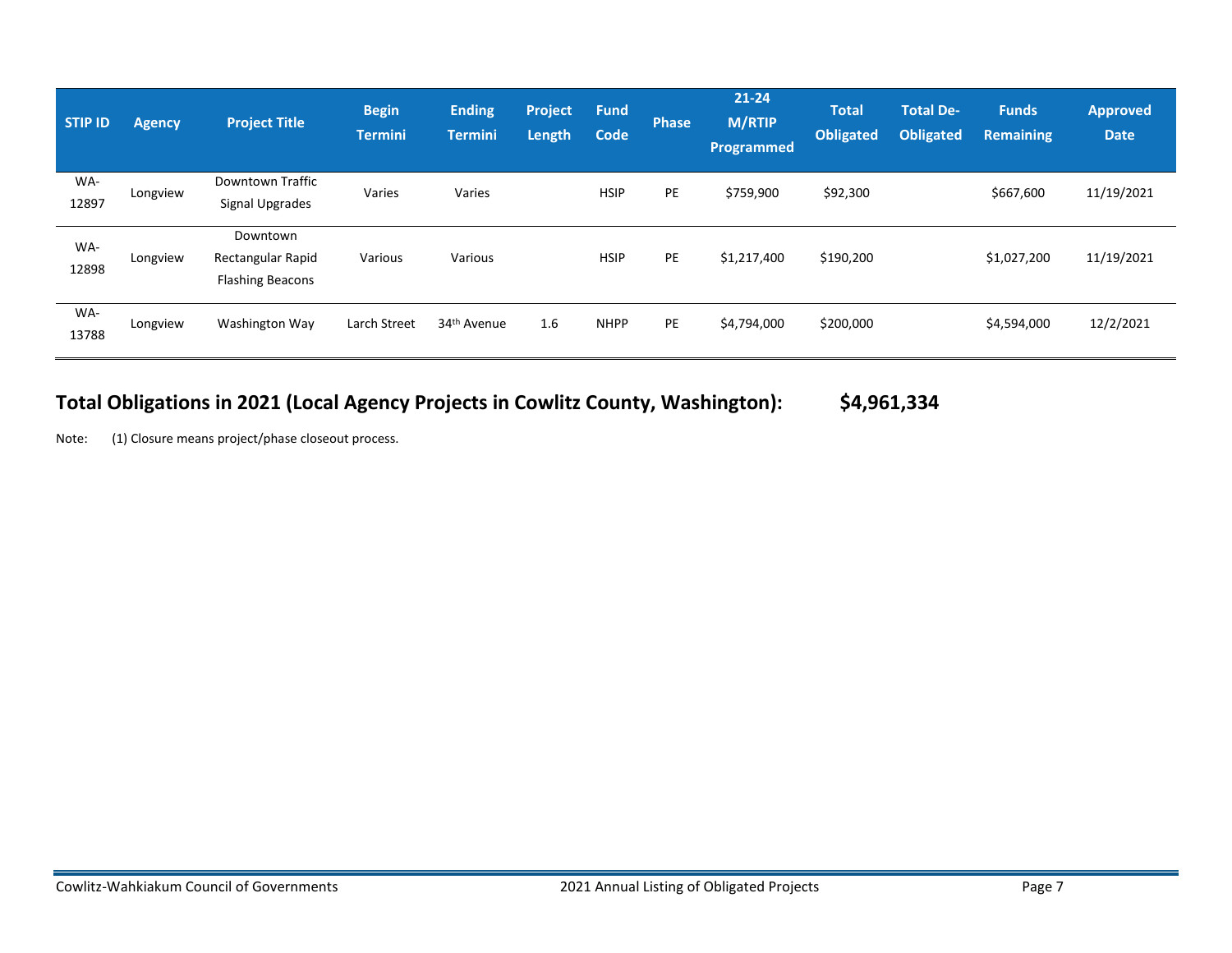| <b>PIN</b> | <b>Project Title</b>                                                        | <b>Begin</b><br><b>Termini</b> | <b>Ending</b><br><b>Termini</b> | Project<br>Length | <b>Fund</b><br>Code | <b>Phase</b> | 21-24 M/RTIP<br>Programmed | <b>Funds</b><br><b>Obligated</b> | <b>Funds De-</b><br><b>Obligated</b> | <b>Funds</b><br><b>Remaining</b> | <b>Approved</b><br><b>Date</b> |
|------------|-----------------------------------------------------------------------------|--------------------------------|---------------------------------|-------------------|---------------------|--------------|----------------------------|----------------------------------|--------------------------------------|----------------------------------|--------------------------------|
| 450322C    | SR 503 Spur/Tributary to Dog<br>Creek - Replace Culvert                     | 35.5                           | 35.86                           | 0.36              | <b>HIP</b>          | PE           | \$169,050                  |                                  | ( \$394, 935)                        | \$563,985                        | 2/1/21                         |
| 450422C    | SR 504/S of Tower Road - Fish<br>Passage                                    | 13.3                           | 13.6                            | 0.3               | <b>STP</b>          | PE           | \$2,769,161                | \$53,450                         |                                      | \$2,715,711                      | 2/10/21                        |
| 450423E    | SR 504/0.2 Miles West of Hall<br>Road - Fish Passage (Pre-<br>Design)       | 8.92                           | 9.0                             | 0.08              | <b>STP</b>          | PE           | \$2,329,460                |                                  | (543,000)                            | \$2,372,460                      | 2/19/21                        |
| 450423C    | SR 504/0.3 Miles West of<br>George Taylor Road - Fish<br>Passage            | 8.1                            | 8.24                            | 0.14              | <b>HIP</b>          | PE           | \$3,461,752                |                                  | ( \$64,000)                          | \$3,525,752                      | 2/19/21                        |
| 400020N    | SWR 19-21 Regionwide - Crack<br>Seal                                        | Varies                         | Varies                          | N/A               | <b>HIP</b>          | CN           | Programmatic<br>Project    | \$78,987                         |                                      |                                  | 3/15/21                        |
| 400020N    | SWR 19-21 Regionwide - Crack<br>Seal                                        | Varies                         | Varies                          | N/A               | <b>STP</b>          | ${\sf CN}$   | Programmatic<br>Project    | \$230,538                        |                                      |                                  | 3/15/21                        |
| 450422C    | SR 504/S of Tower Road - Fish<br>Passage                                    | 13.3                           | 13.6                            | 0.3               | <b>STP</b>          | PE           | \$2,769,161                |                                  | ( \$53,450)                          | \$2,769,161                      | 4/7/21                         |
| 400517D    | I-5/SB Toutle River Bridge -<br>Expansion Joint, Deck Repair<br>and Overlay | 51.43                          | 52.79                           | 1.36              | IM                  | <b>CN</b>    | Closure                    |                                  | (578, 636)                           |                                  | 4/20/21                        |
| 400517D    | I-5/SB Toutle River Bridge -<br>Expansion Joint, Deck Repair<br>and Overlay | 51.43                          | 52.79                           | 1.36              | <b>NHPP</b>         | PE           | Closure                    |                                  | ( \$38,641)                          |                                  | 4/20/21                        |
| 400412R    | SR 4/Oak Point Vicinity -<br><b>Rockfall Prevention</b>                     | 46.98                          | 47.65                           | 0.67              | <b>NHPP</b>         | PE           | Closure                    | \$30,321                         |                                      |                                  | 4/23/21                        |
| 400420C    | SR 4/Skamokawa Vicinity to<br>0.3 Miles West of SR 432 Chip<br>Seal         | Varies                         | Varies                          | N/A               | <b>NHPP</b>         | PE           | Programmatic<br>Project    | \$75,001                         |                                      |                                  | 4/23/21                        |

### **2021 Obligations (WSDOT Projects in Cowlitz County, Washington)**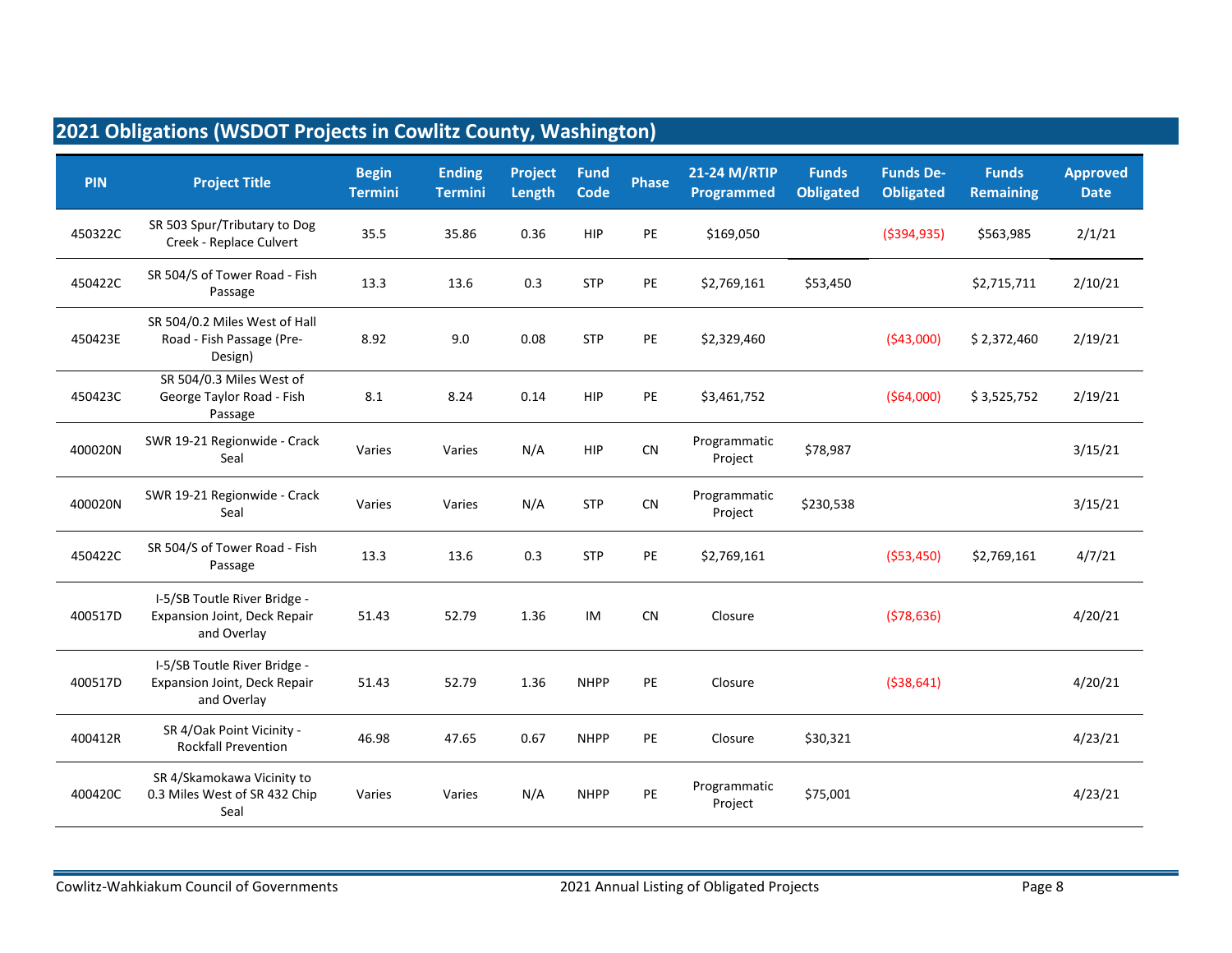| <b>PIN</b> | <b>Project Title</b>                                                           | <b>Begin</b><br><b>Termini</b> | <b>Ending</b><br><b>Termini</b> | Project<br>Length | <b>Fund</b><br><b>Code</b> | <b>Phase</b> | 21-24 M/RTIP<br>Programmed | <b>Funds</b><br><b>Obligated</b> | <b>Funds De-</b><br><b>Obligated</b> | <b>Funds</b><br><b>Remaining</b> | <b>Approved</b><br><b>Date</b> |
|------------|--------------------------------------------------------------------------------|--------------------------------|---------------------------------|-------------------|----------------------------|--------------|----------------------------|----------------------------------|--------------------------------------|----------------------------------|--------------------------------|
| 400420C    | SR 4/Skamokawa Vicinity to<br>0.3 Miles West of SR 432 Chip<br>Seal            | Varies                         | Varies                          | N/A               | <b>NHPP</b>                | ${\sf CN}$   | Programmatic<br>Project    | \$2,154,616                      |                                      |                                  | 4/23/21                        |
| 400020N    | SWR 19-21 Regionwide - Crack<br>Seal                                           | Varies                         | Varies                          | N/A               | <b>STP</b>                 | CN           | Programmatic<br>Project    |                                  | ( \$66, 582)                         |                                  | 5/11/21                        |
| 441120B    | SR 411/Cowlitz River Bridge -<br>Replace Bridge Deck                           | 12.34                          | 12.51                           | 0.17              | <b>STP</b>                 | PE           | \$5,265,795                | \$341,076<br>\$375,000           |                                      | \$4,549,719                      | 5/11/21<br>12/17/21            |
| 443211S    | SR 432/Washington Way<br>Signal Replacement                                    | 4.34                           | 4.49                            | 0.15              | <b>NHPP</b>                | PE           | \$1,108,887                | \$208,318                        |                                      | \$900,569                        | 6/14/21                        |
| 400525D    | I-5/SB Lewis River Bridge -<br>Deck Overlay and Expansion<br>Joint Replacement | 19.87                          | 20.07                           | 0.20              | <b>NHFP</b>                | PE           | \$4,161,093                | \$260,640<br>\$126,250           |                                      | \$3,774,203                      | 6/16/21                        |
| 400021T    | <b>SWR Breakaway Cable</b><br>Terminal Replacement -<br>Freeways 21-23         | Varies                         | Varies                          | N/A               | <b>HSIP</b>                | PE           | \$301,870                  | \$33,333<br>\$42,362             |                                      | \$226,175                        | 6/17/21<br>12/27/21            |
| 400420C    | SR 4/Skamokawa Vicinity to<br>0.3 Miles West of SR 432 Chip<br>Seal            | Varies                         | Varies                          | N/A               | <b>NHPP</b>                | CN           | Programmatic<br>Project    |                                  | ( \$236, 835)                        |                                  | 6/28/21                        |
| 400525B    | I-5/SB Lewis River Bridge -<br>Deck Overlay and Expansion<br>Joint Replacement | 19.83                          | 20.07                           | 0.24              | <b>NHFP</b>                | PE           | \$5,170,254                | \$130,000                        |                                      | \$5,040,254                      | 8/18/21                        |
| 400416S    | SR 4/0.2 Miles West of<br>Germany Creek Bridge - Slope<br>Stabilization        | 50.0                           | 50.13                           | 0.13              | <b>NHPP</b>                | PE           | \$943,340                  | \$232,540                        |                                      | \$710,800                        | 9/15/21                        |
| 400521P    | I-5/NB & SB Toutle River<br>Bridge - Painting                                  | 51.71                          | 51.77                           | 0.06              | <b>NHPP</b>                | PE           | \$4,039,459                | \$318,900                        |                                      | \$3,720,559                      | 9/23/21                        |
| 400521R    | I-5/NB & SB Toutle River<br>Bridge - Painting                                  | 51.71                          | 51.77                           | 0.06              | <b>NHPP</b>                | PE           | \$4,050,357                | \$318,900                        |                                      | \$3,731,457                      | 9/23/21                        |
| 443321B    | SR 433/Lewis and Clark Bridge<br>- Expansion Joint Replacement                 | 0                              | 0.54                            | 0.54              | <b>NHPP</b>                | PE           | \$497,134                  | \$210,000                        |                                      | \$287,134                        | 11/15/21                       |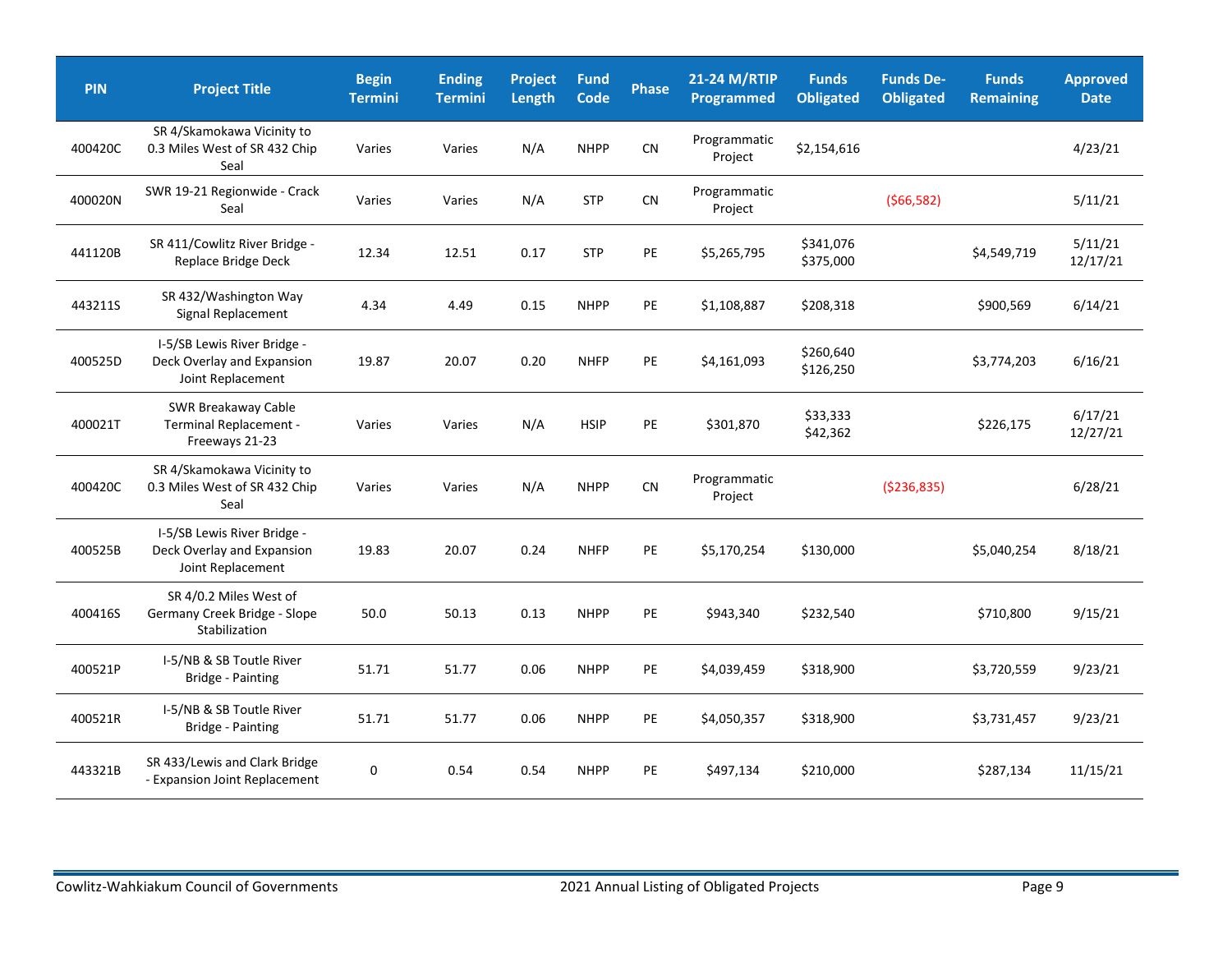| <b>PIN</b> | <b>Project Title</b>                                          | <b>Begin</b><br><b>Termini</b> | <b>Ending</b><br><b>Termini</b> | <b>Project Fund</b><br>Length | Code        | Phase | <b>21-24 M/RTIP</b><br>Programmed | <b>Funds</b><br>Obligated | <b>Funds De-</b><br>Obligated | <b>Funds</b><br><b>Remaining</b> | <b>Approved</b><br>Date <sup>1</sup> |
|------------|---------------------------------------------------------------|--------------------------------|---------------------------------|-------------------------------|-------------|-------|-----------------------------------|---------------------------|-------------------------------|----------------------------------|--------------------------------------|
| 400423S    | SR 4/1.8 Miles West of Mill<br>Creek Rd - Slope Stabilization | 45.8                           | 45.85                           | 0.05                          | <b>NHPP</b> | PE    | \$598,962                         | \$172.720                 |                               | \$426,242                        | 11/22/21                             |

## **Total Obligations in 2021 (WSDOT Projects in Cowlitz County, Washington): \$4,416,874**

Notes: (1) Closure means the project/phase closeout process or ongoing expenditures since initial phase authorization.

(2) Programmatic Project means a project programmed on the M/RTIP as a group ("bucket") thus making it difficult to track the amount of funds remaining.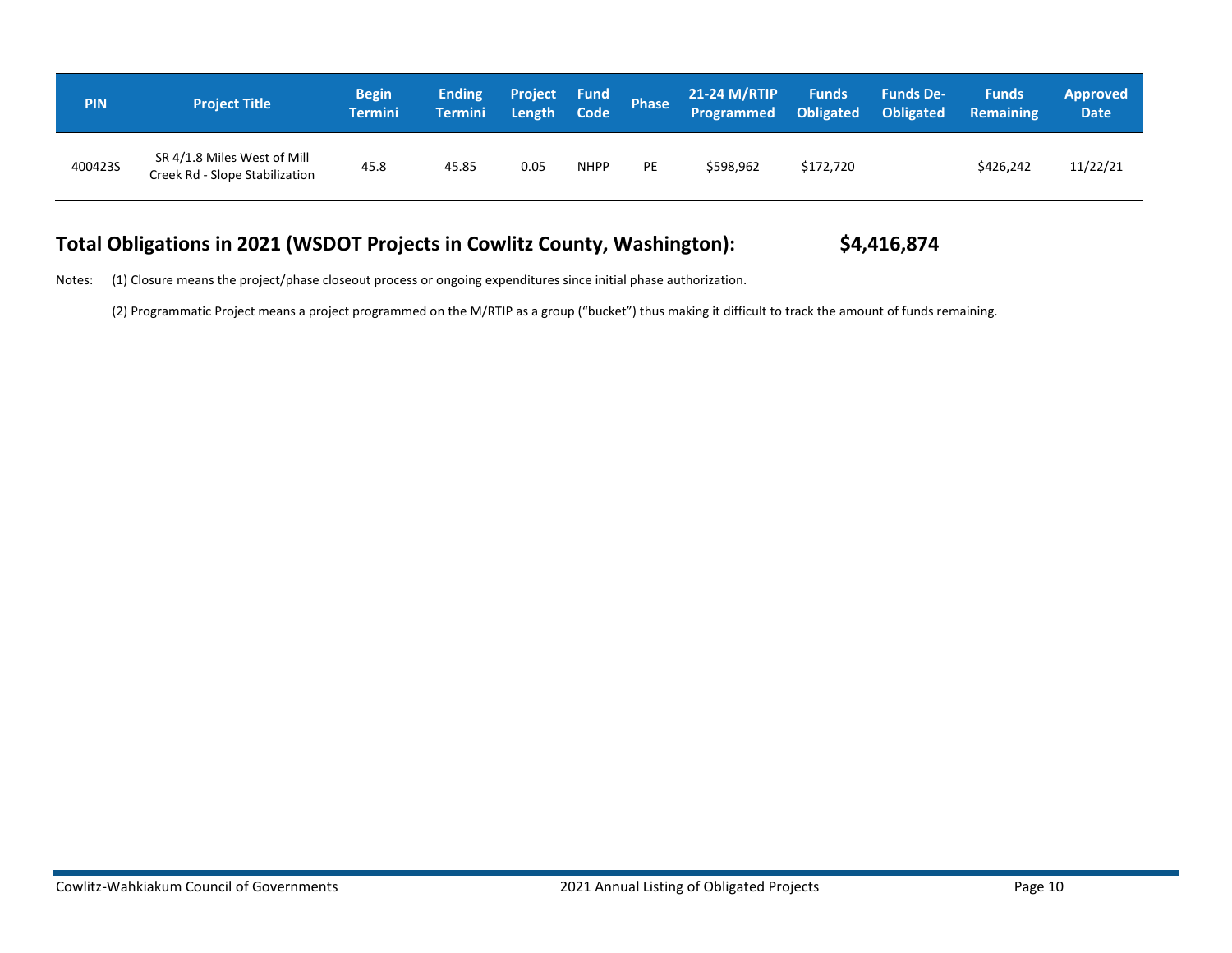## **2021 Obligations (Local & State Projects in Rainier, Oregon)**

| <b>Key</b><br><b>Number</b> | <b>Agency</b> | <b>Project Title</b>                               | <b>Begin</b><br><b>Termini</b> | <b>Ending</b><br><b>Termini</b> | <b>Project</b><br><b>Length</b> | <b>Fund</b><br>Code | Phase     | $21 - 24$<br><b>M/RTIP</b><br>Programmed | <b>Total</b><br><b>Obligated</b> | <b>Total De-</b><br><b>Obligated</b> | <b>Funds</b><br><b>Remaining</b> | <b>Approved</b><br><b>Date</b> |
|-----------------------------|---------------|----------------------------------------------------|--------------------------------|---------------------------------|---------------------------------|---------------------|-----------|------------------------------------------|----------------------------------|--------------------------------------|----------------------------------|--------------------------------|
| 22318                       | ODOT          | Region 2<br>Signal<br>Improvements<br>Area 1 and 3 | MP 19.76                       | MP 99.29                        | 79.53                           | <b>HSIP</b>         | <b>CN</b> | \$1,594,300                              | \$1,535,412                      |                                      | \$58,888                         | 6/25/2021                      |
| 20621                       | CWCOG         | <b>MPO Planning</b><br>SFY22                       | N/A                            | N/A                             | N/A                             | PL & 5303           | PL        | \$7,000                                  | \$7,000                          |                                      | \$0                              | 6/28/2021                      |

## **Total Obligations in 2021 (Local & State Projects in Rainier, Oregon): \$1,542,412**

Note: (1) The ODOT project listed is a regionwide project and the termini are for entire portion on US 30. Only a small portion of work on US 30 was in the Longview-Kelso-Rainier MPO.